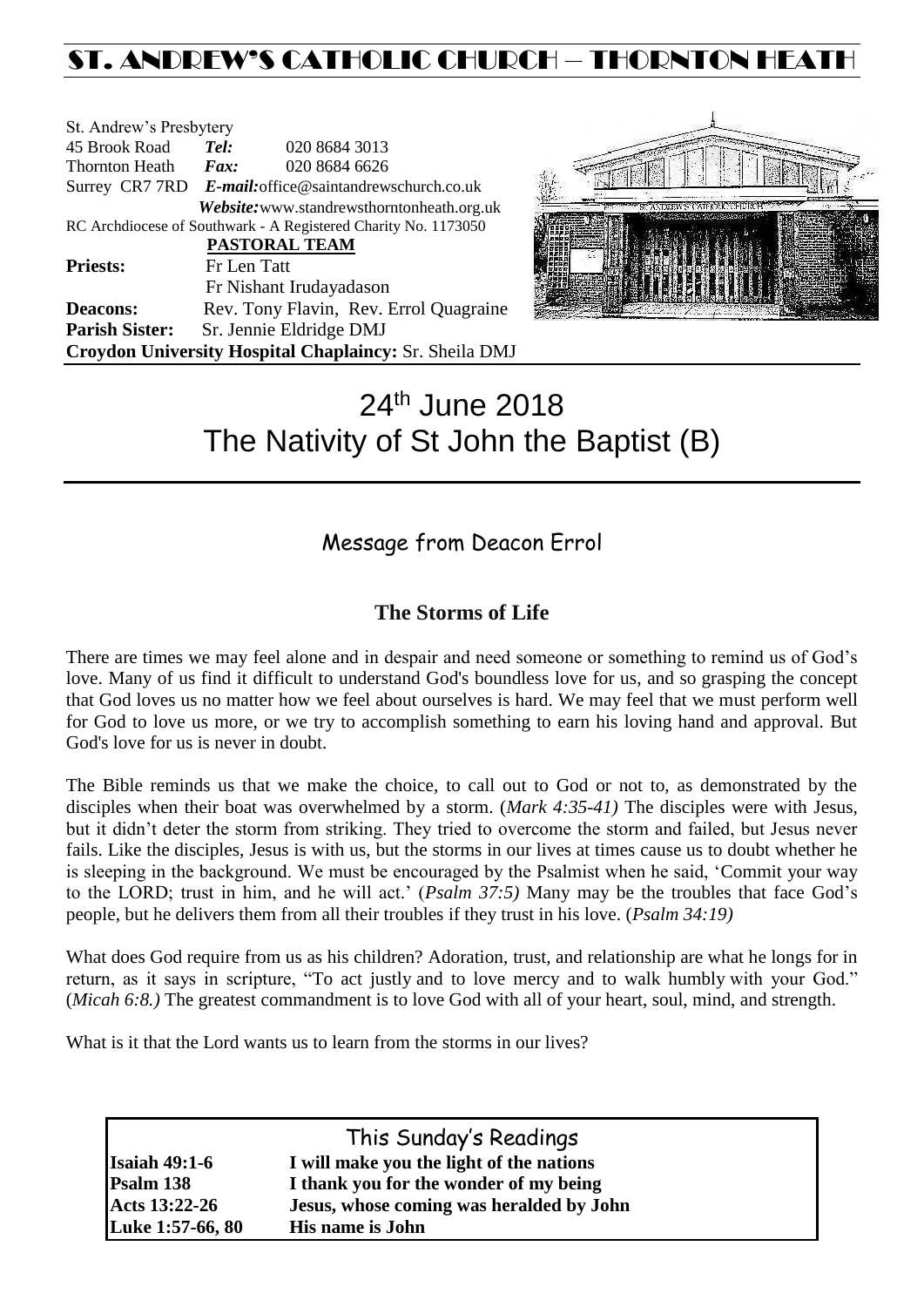### Diary for the Week

|                                                         |                                        | $U(1)$ y $101$ $110$ $100$                              |                                                        |  |  |
|---------------------------------------------------------|----------------------------------------|---------------------------------------------------------|--------------------------------------------------------|--|--|
| Sunday 24 <sup>th</sup> June<br>The Nativity of St John |                                        | 6.00pm (Saturday) First Mass of Sunday                  | Judex Leong-Chung RIP (Anniv)                          |  |  |
| the Baptist                                             | 9.30am                                 | <b>Mass - First Holy</b>                                | Botelho & Carrasco Families                            |  |  |
| (B)                                                     |                                        | <b>Communion Mass</b>                                   |                                                        |  |  |
|                                                         | 11.30am                                | <b>Mass</b> - First Holy                                | Parishioners                                           |  |  |
|                                                         | 5.00pm                                 | <b>Communion Mass</b><br><b>Rosary</b>                  |                                                        |  |  |
|                                                         | $5.15 - 5.45$ pm                       | <b>Exposition and Benediction</b>                       |                                                        |  |  |
|                                                         | 6.00 <sub>pm</sub>                     | Mass                                                    | Kate Furey RIP (Anniv)                                 |  |  |
|                                                         | $7.00 - 9.00$ pm                       | <b>Charismatic Prayer Group</b>                         |                                                        |  |  |
| Monday 25 <sup>th</sup> June                            | 7.30am                                 | Mass                                                    | <b>Holy Souls</b>                                      |  |  |
| Feria                                                   | 10.00am                                | Mass                                                    | George Barrett RIP                                     |  |  |
| 2 Kg 17:5-8. 13-15. 18                                  | $5.45 - 7.15$ pm                       | <b>Beavers (hall)</b>                                   |                                                        |  |  |
| $Mt$ 7:1-5                                              | $7.00 - 8.00$ pm                       | <b>Parish Surgery</b>                                   |                                                        |  |  |
|                                                         | $7.00 - 8.00$ pm                       | <b>Exposition and Adoration</b>                         |                                                        |  |  |
| Tuesday 26 <sup>th</sup> June                           | $7.30 - 9.00$ pm<br>7.30am             | Scouts (hall)<br><b>Mass</b>                            | <b>Holy Souls</b>                                      |  |  |
| Feria                                                   | 10.00am                                | Mass                                                    | Anna Nunes (Birthday)                                  |  |  |
| 2 Kg 19:9-11. 14-21. 31-36                              |                                        |                                                         |                                                        |  |  |
| Mt 7:6. 12-14                                           |                                        |                                                         |                                                        |  |  |
| Wednesday 27 <sup>th</sup> June                         | 7.30am                                 | Mass                                                    | Malcolm D'Costa RIP (Anniv)                            |  |  |
| St Cyril of Alexandria                                  | 10.00am                                | Mass                                                    | Gilda Margaret James RIP (Anniv)                       |  |  |
| 2 Kg 22:8-13. 23:1-3                                    | 2.00 <sub>pm</sub>                     | <b>Active Retirement Group</b>                          |                                                        |  |  |
| Mt 7:15-20                                              | 6.00pm                                 | <b>Lectio Divina Group (hall)</b>                       |                                                        |  |  |
|                                                         | 7.30pm                                 | <b>Legion of Mary (hall)</b>                            |                                                        |  |  |
| Thursday 28 <sup>th</sup> June<br><b>St Irenaeus</b>    | 7.30am<br>10.00am                      | Mass<br>Mass                                            | Catherine Viegas RIP (Anniv)<br>Cecil Lobo RIP (Anniv) |  |  |
| 2 Kg 24:8-17 Mt 7:21-29                                 | $7.00 - 8.30$ pm                       | <b>Cubs (St James the Great)</b>                        |                                                        |  |  |
| Friday 29 <sup>th</sup> June                            | 7.30am                                 | Mass                                                    | For those who work in the Parish                       |  |  |
| <b>Saints Peter &amp; Paul</b>                          | 10.00am                                | Mass                                                    | Yvonne Appiah RIP (Anniv)                              |  |  |
| <b>Holyday of Obligation</b>                            | 6.00pm                                 | <b>Altar Server training -</b>                          |                                                        |  |  |
| Acts 12:1-11                                            |                                        | for 11.30am teams 1,2,3                                 |                                                        |  |  |
| 2 Tim 4:6-8. 17-18                                      | <b>8.00pm</b>                          | <b>Mass</b>                                             | Parishioners                                           |  |  |
| Mt 16:13-19                                             |                                        |                                                         |                                                        |  |  |
| Saturday 30 <sup>th</sup> June                          | 9.30am                                 | Mass                                                    | <b>Holy Souls</b>                                      |  |  |
| The First Martyrs of Holy<br>Roman Church               | $10.00 - 10.30$ am<br>10.30am          | <b>Confessions</b><br><b>Bereavement Group (Convent</b> |                                                        |  |  |
| Lam 2:2. 10-14. 18-19                                   | 11.00am                                | <b>Syro Malabar Mass</b>                                |                                                        |  |  |
| Mt 8:5-17                                               | $5.00 - 5.30$ pm                       | <b>Confessions</b>                                      |                                                        |  |  |
|                                                         | 6.00 <sub>pm</sub>                     | <b>First Mass of Sunday</b>                             | In Honour of Our Lady of Africa                        |  |  |
|                                                         | 7.00pm                                 | Parish AGM (hall)                                       |                                                        |  |  |
| Sunday $1^{st}$ July                                    | 9.30am                                 | <b>Mass</b>                                             | Noel Johnson RIP                                       |  |  |
| $13^{th}$ Sunday of the Year                            | 11.30am                                | Mass                                                    | Fr Arthur Mostyn                                       |  |  |
| (B)                                                     | 5.00pm                                 | <b>Rosary</b>                                           |                                                        |  |  |
|                                                         | $5.15 - 5.45$ pm                       | <b>Exposition and Benediction</b>                       |                                                        |  |  |
|                                                         | 6.00 <sub>pm</sub><br>$7.00 - 9.00$ pm | Mass<br><b>Charismatic Prayer Group</b>                 | Parishioners                                           |  |  |
|                                                         |                                        |                                                         |                                                        |  |  |
|                                                         |                                        | Money Matters                                           |                                                        |  |  |
|                                                         | <b>Collection Last Sunday</b>          |                                                         | £1,697.69 (£1.69 per person)                           |  |  |
|                                                         | Payment by Standing Order              |                                                         | £ 761.00                                               |  |  |
|                                                         | Total offertory                        | Collection for Day of Prayer for Human Life             | £2,458.69<br>£ $694.21$                                |  |  |
|                                                         |                                        | Thank you for your generosity                           |                                                        |  |  |
|                                                         |                                        |                                                         |                                                        |  |  |
| Altar Servers                                           |                                        |                                                         | Church Cleaners                                        |  |  |
| This week<br>Team 3                                     | This week Judie's Crew                 |                                                         |                                                        |  |  |
| Team 1<br>Next week                                     |                                        |                                                         | Next week Fifi's Group                                 |  |  |
|                                                         |                                        |                                                         |                                                        |  |  |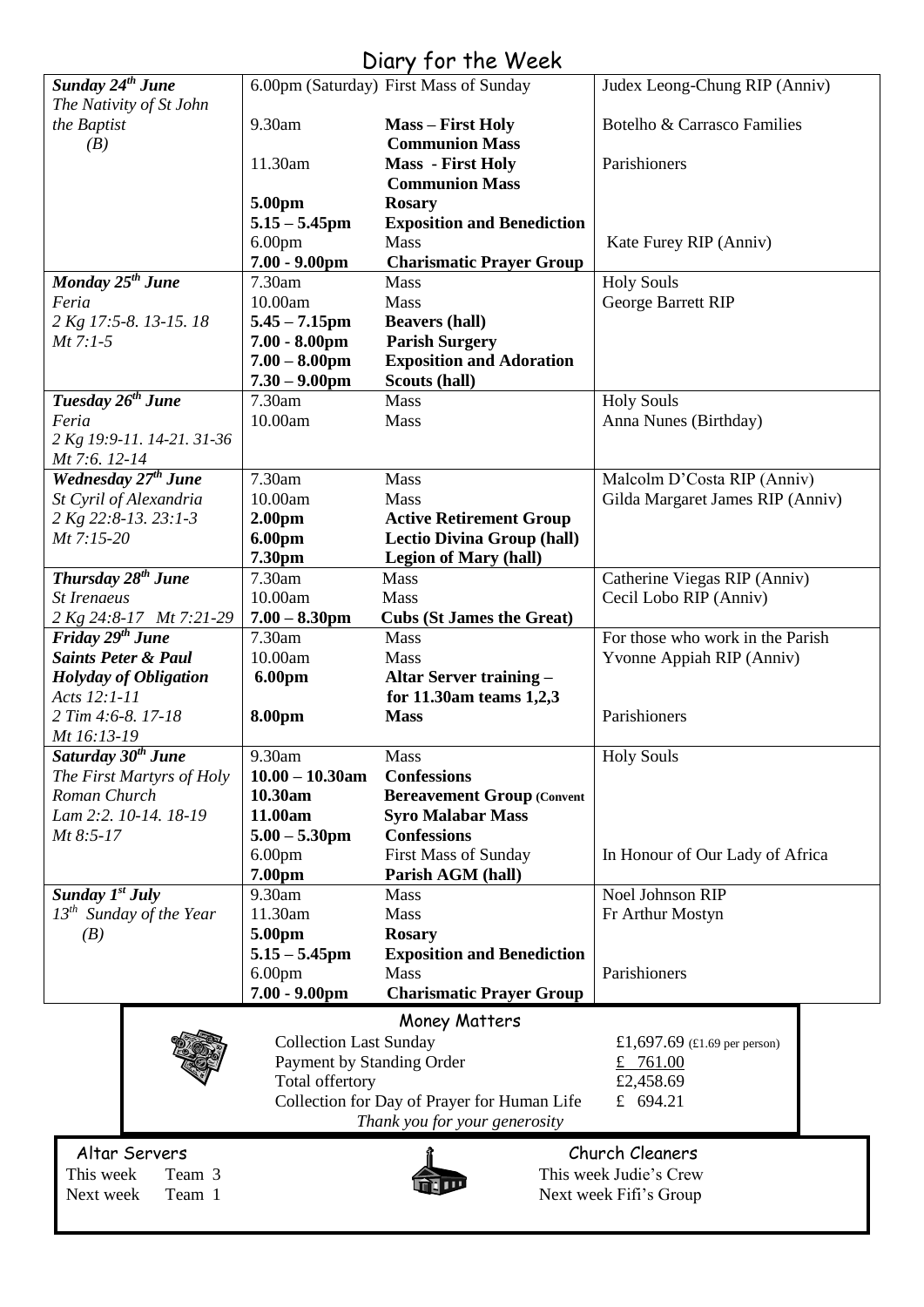### St. Andrew's Parish Notices

#### **FRIDAY 29TH JUNE: SAINTS PETER AND PAUL - HOLYDAY OF OBLIGATION**

Please note that Friday 29<sup>th</sup> June is Saints Peter and Paul Apostles day. This is a Holyday of Obligation and there will be an evening Mass at 8.00pm with a second collection today for Peter's Pence: Peter's Pence by reason of the bond of unity and charity, the bishops of the Church, with their people, join together to produce those means which the Holy Father and the Apostolic See need to exercise works of mercy and charity and its service of the Universal Church. The faithful's offerings to the Holy Father are destined to church needs, humanitarian initiatives and social promotion projects, as well as to the support of the Holy See. The Pope, being pastor of the whole Church, is attentive to the material needs of poor dioceses, religious institutes and faithful in grave difficulties: the poor, children, the elderly, those marginalised and the victims of war and natural disasters. Concrete aid is thus made available to bishops, or dioceses in need, to Catholic education, assistance, to refugees and immigrants etc.

#### **THE GHANAIAN COMMUNITY**

The group will be meeting today Sunday 24<sup>th</sup> June after the 11.30am Mass in the hall until 4.30pm.

#### **PARISH AGM**

Please join us for the Parish AGM which will be held on Saturday 30<sup>th</sup> June starting at 7.00pm in the hall followed by some refreshments. Copies of the reports will be available at all Masses this weekend.

#### **CHILDREN'S LITURGY**

It is hoped to re-launch the Liturgy of the Word for Children here at St Andrew's in September. There will be a meeting for all existing and prospective Children's Liturgy helpers on Monday 2<sup>nd</sup> July at 7pm in the Convent, 38 Brook Road. Please come along if you are willing to continue to help, wish to join or simply want to find out more about this worthwhile and rewarding ministry. All are welcome.

#### **FIRST HOLY COMMUNION**

This year we have nearly 50 children receiving communion. Some children had theirs last weekend and the rest are receiving theirs today. Please continue to pray for the children and their families.

#### **CHURCH KEY REGISTER**

We have been asked by our insurance company to ensure that we have an up-to-date register of everyone who hold Church keys (just for the Church, not the hall/house). It is important that we comply with this request for insurance purposes. *There are still some people who have not come forward to sign so please can we ask that everyone who has Church keys to let us know as you will have to come in to sign your details in our register.* 

#### **SOCIAL COMMITTEE: ITALIAN NIGHT – SATURDAY 14TH JULY**

Tickets are on sale after all Masses for the Italian Evening being held in the Church hall on Saturday 14th July at 7.30pm. Tickets are £12 for adults and £6 for children which includes a 3 course meal and a glass of prosecco. There will be a licenced bar, raffle and disco. Telephone 020 8684 4648 for more information

#### **SECOND COLLECTION NEXT WEEK: 1ST JULY**

The second collection next weekend is for the Parish Building Maintenance Fund and this will be our third collection. We are raising money so that the exterior of the Priest house and the interior of the Church can be painted. We have been getting some quotes in and some of the work will be starting soon. This much needed work will help to protect the properties from damage and make them look cared for and loved which will help us give glory to God in our properties. If you have already contributed – thank you very much.

#### **THE ST JOHN BOSCO CHILDREN'S SUMMER CAMP**

The summer camp is at Aldham, Essex. This is an activities camp with a Catholic ethos that runs as follows: